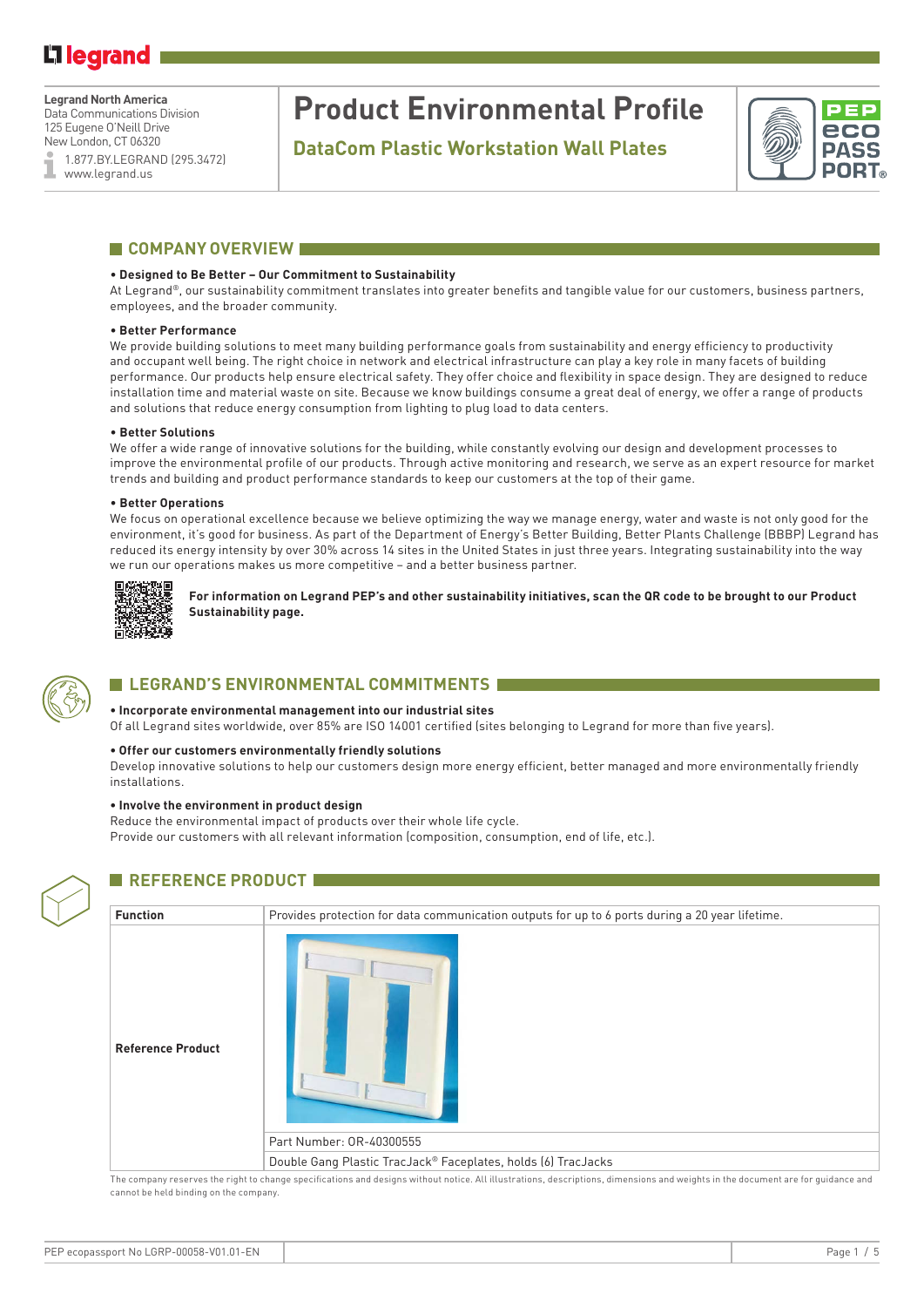## Li legrand

**Legrand North America** Data Communications Division 125 Eugene O'Neill Drive New London, CT 06320 1.877.BY.LEGRAND (295.3472) www.legrand.us

# **Product Environmental Profile**

**DataCom Plastic Workstation Wall Plates**





## **PRODUCTS CONCERNED**

The environmental data is representative of the following product families (includes single gang, double gang, and multi-ports).

TracJack**®** Faceplates (OR-403\*) 106-Type TracJack Frames (OR-408\*) Series II<sup>®</sup> Faceplates (OR-403\*) Stylistics TracJack Frames (OR-419\*) High Density Jack Faceplates (OR-403HDJ\*) TechChoice**®** Faceplates (OR-KSFP\*) 106-Type Cover Plates (OR-403\*)

TracJack Furniture Plates (OR-403\*, OR-407\*, OR-421\*) Series IIFurniture Plates (OR-403\*) 106-Type TechChoice Frames (OR-KS106S\*) High Density Jack Furniture Plates (OR-421HDJ\*) Stylistics TechChoice Frames (OR-KSDS\*)

Series II Bezel for HDJ (10 pack) (OR-S22HDJ10\*) Stylistics High Density Jack Frames (OR-419HDJ\*) Series II Bezel for TechChoice (10 pack) (OR-KSS210\*) TracJack Adapter Bezel for HDJ (20 pack) (OR-HDJTJA20\*)

Stylistics Cover Plates (OR-403\*)



## **CONSTITUENT MATERIALS**

**Total weight of Reference Product** 

This Reference Product contains no substances prohibited by the regulations applicable at the time of its introduction to the market. It respects the restrictions on use of hazardous substances as defined in the RoHS directive 2011/65/EC and does not contain, as far as we know, any substance on the candidate list from June 2015 for authorization of the REACH regulation (EC) no. 1907/2006 with a concentration above 0.1% w/w.

| (with unit packaging)   | 58.6 g         |                       |          |                                  |       |  |  |  |
|-------------------------|----------------|-----------------------|----------|----------------------------------|-------|--|--|--|
| Plastics as % of weight |                | Metals as % of weight |          | Other as % of weight             |       |  |  |  |
| PC/ABS*                 | $60.3\%$ Steel |                       | $13.0\%$ | Paper                            | 0.4%  |  |  |  |
|                         |                | Nickel                | < 0.1%   |                                  |       |  |  |  |
|                         |                |                       |          |                                  |       |  |  |  |
|                         |                |                       |          | Packaging as % of weight         |       |  |  |  |
|                         |                |                       |          | Cardboard                        | 17.8% |  |  |  |
|                         |                |                       |          | PE (low density)                 | 8.5%  |  |  |  |
| <b>Total plastics</b>   | 60.3%          | <b>Total metals</b>   | $13.0\%$ | <b>Total other and packaging</b> | 26.7% |  |  |  |

Estimated recycled material content: 18% of weight.

\*The products covered within the PEP use different plastic wall plates compared to the Reference Product, which has a PC/ABS wall plate. The alternative plastics used are the following: ABS, PC, and Nylon 6. This does not have a significant impact on the recycled material content so 10% is used to represent all plate material types. The environmental impact of the various types of plastics used, compared to the impacts of the Reference Product, is reflected in the extrapolation rules at the end of the PEP.



## **MANUFACTURING**

The Reference Product comes from sites that have received ISO 14001 certification.



## **N** DISTRIBUTION

Products are distributed from logistics centers located to optimize transport efficiency using EPA SmartWay**®** certified carriers to reduce greenhouse gases emissions. Information on the distance of distribution is not available so the PCR hypothesis for "Intercontinental transport", 2175 miles (3500 km) by heavy truck, was used. This represents transportation of the Reference Product from our warehouse to the local point of distribution in the North American market.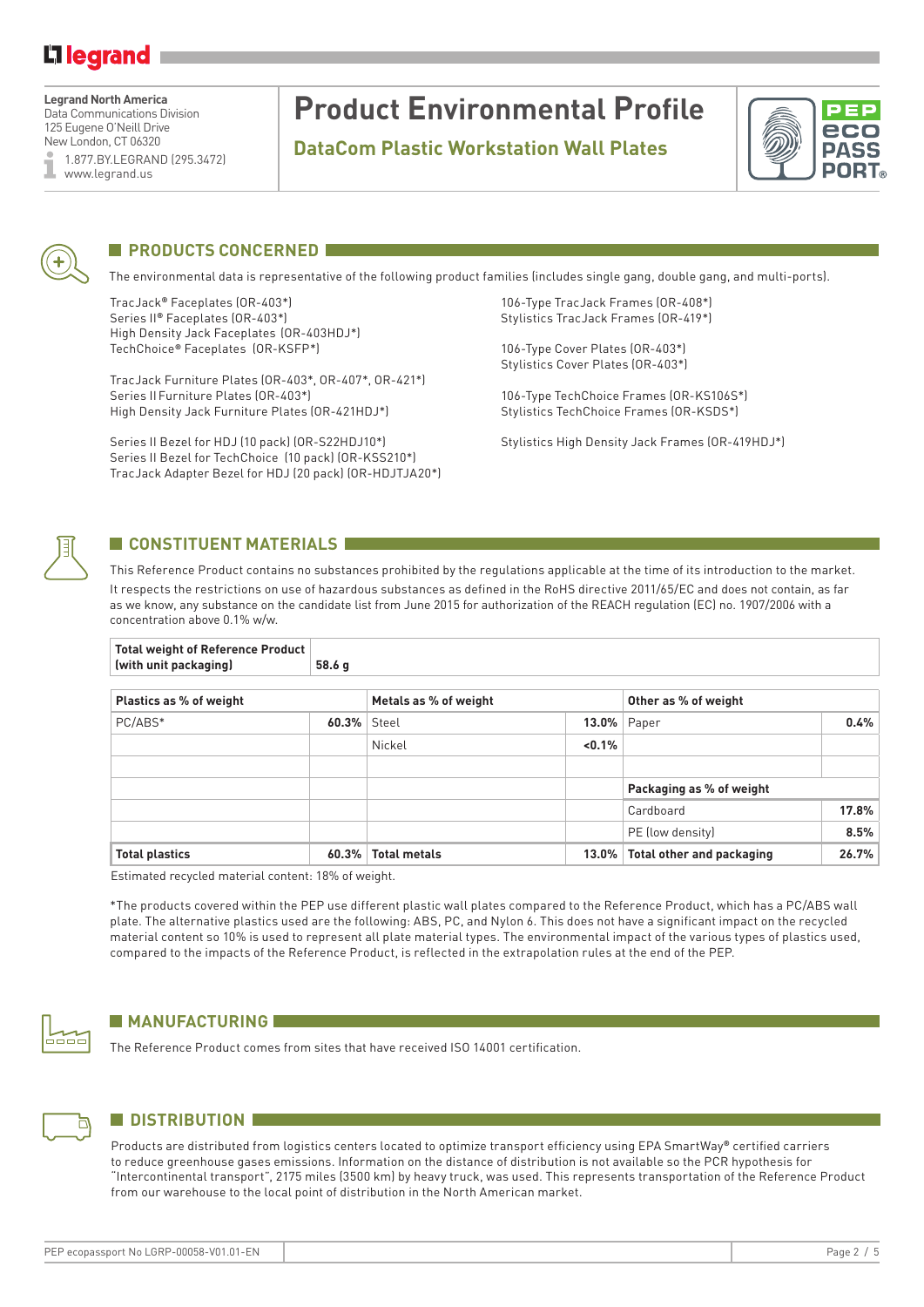## Li legrand

**Legrand North America** Data Communications Division 125 Eugene O'Neill Drive

New London, CT 06320 1.877.BY.LEGRAND (295.3472) www.legrand.us

# **Product Environmental Profile**

**DataCom Plastic Workstation Wall Plates**





## **NINSTALLATION**

Only standard tools are needed for installation of the product. No electricity is required for installing the Reference Product.



## **USE B**

### **Servicing and maintenance:**

Under normal conditions of use, this type of product requires no servicing or maintenance.

### **Consumable:**

No consumables are necessary to use this type of product.



## **END OF LIFE**

• **Hazardous waste\* contained in the product:** no hazardous waste

( \* ) Hazardous waste as defined by European Commission decision 2000/532/EC.

### **• Recycling rate:**

Calculated using the method described in the IEC/TR 62635 technical report, the recyclability rate of the Reference Product without packaging is estimated as 96%. This value is based on data collected from a technological channel using industrial procedures. It does not pre-validate the effective use of this channel for end-of-life electrical and electronic products.

Separated into: (% mass of Reference Product without packaging)

- plastic materials (excluding packaging): 96%
- metal materials (excluding packaging): 78%
- other materials (excluding packaging): <1%

Recycling rate of packaging (all types of materials): 68%



### **ENVIRONMENTAL IMPACTS**

The evaluation of environmental impacts examines the stages of the Reference Product life cycle: manufacturing, distribution, installation, use, and end of life. It is representative of products marketed and used in North America.

The following modelling elements were taken into account:

| Manufacturing       | Packaging taken into account up to third level packaging. As required by the PEP ecopassport program, all transport<br>for the manufacturing of the Reference Product, including materials and components, has been taken into account.<br>The waste generated during manufacturing phase has been taken into account.                                                                            |
|---------------------|---------------------------------------------------------------------------------------------------------------------------------------------------------------------------------------------------------------------------------------------------------------------------------------------------------------------------------------------------------------------------------------------------|
| <b>Distribution</b> | Transport between the last distribution center and an average delivery to the sales area. The default scenario mod-<br>elled maximizes the environmental impact.                                                                                                                                                                                                                                  |
| <b>Installation</b> | The end of life of the packaging (58.6 g) is taken into account at this phase. Transport of packaging to end of life<br>treatment.                                                                                                                                                                                                                                                                |
| <b>Use</b>          | . Under normal conditions of use, this type of product requires no servicing or maintenance.<br>• No consumables are necessary to use this type of product.<br>• Product category: enclosure<br>• Use scenario: no energy consumption during the 20 year working life. This modelling duration does not constitute a<br>minimum durability requirement.<br>· Energy model: Electricity(US) - 2009 |
| <b>End of life</b>  | The default end of life scenario modelled maximizes the environmental impact.                                                                                                                                                                                                                                                                                                                     |
| Software used       | EIME V5 and its database "CODDE-2015-04" and the indicators defined in the PCR ed 3 in alignment with the EN15804<br>standard                                                                                                                                                                                                                                                                     |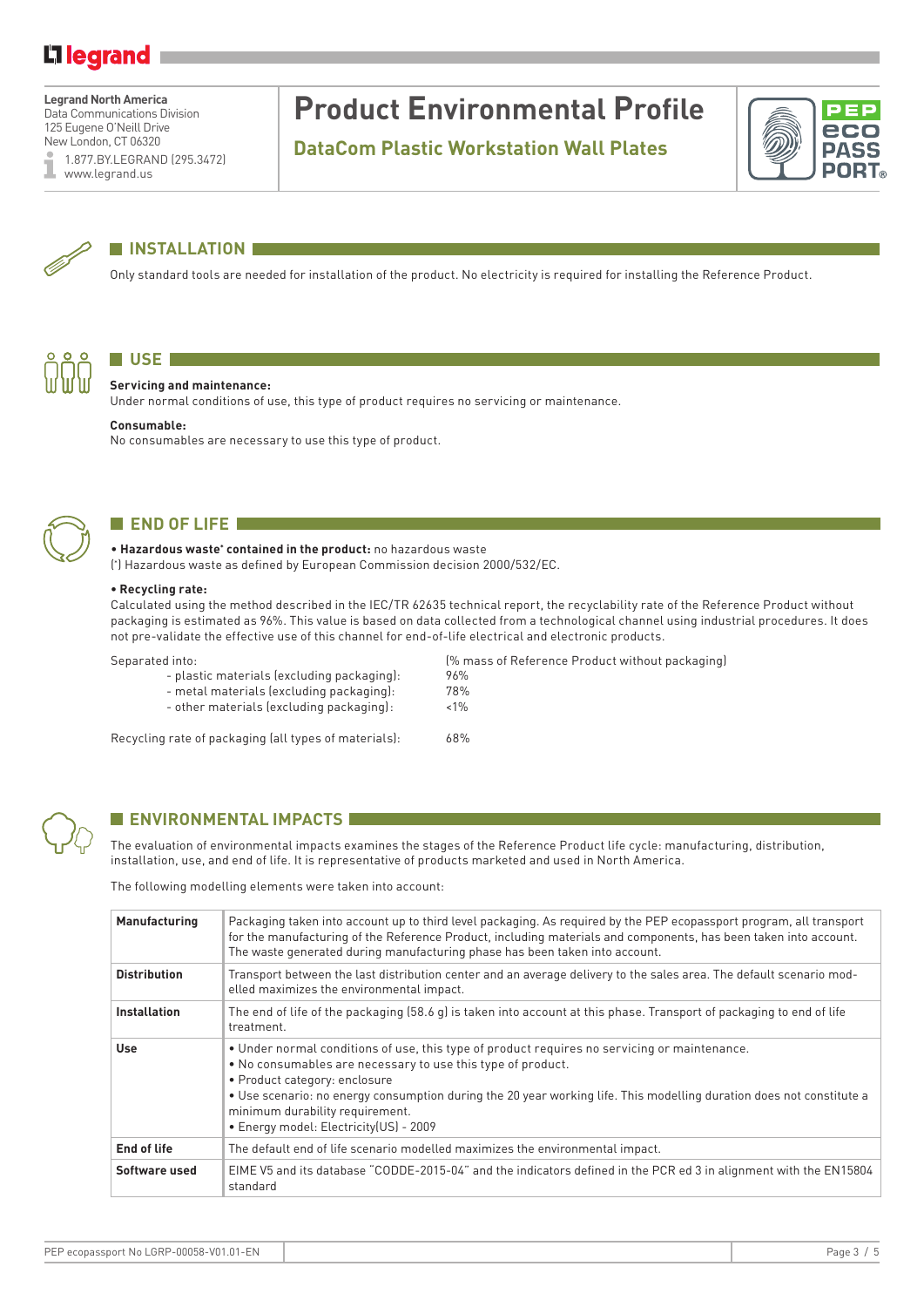## L<sub>legrand</sub>

**Legrand North America**

Data Communications Division 125 Eugene O'Neill Drive New London, CT 06320

1.877.BY.LEGRAND (295.3472) I www.legrand.us

# **Product Environmental Profile**

**DataCom Plastic Workstation Wall Plates**



## **ENVIRONMENTAL IMPACTS (continued)**

|                                                                   | <b>Total for Life cycle</b> |                            | <b>Raw material</b><br>and<br>manufacturing |         | <b>Distribution</b> |         | <b>Installation</b> |         | <b>Use</b>   |       | <b>End of life</b> |         |
|-------------------------------------------------------------------|-----------------------------|----------------------------|---------------------------------------------|---------|---------------------|---------|---------------------|---------|--------------|-------|--------------------|---------|
| <b>Global warming (GW)</b>                                        | 4.33E-01                    | kg CO <sub>2</sub> eq.     | 4.17E-01                                    | 96%     | 1.02E-02            | 2%      | 1.25E-03            | $< 1\%$ | $0.00E + 00$ | 0%    | 4.76E-03           | 1%      |
| <b>Ozone depletion (OD)</b>                                       | $1.96E - 08$                | $kg$ CFC-11 eq.   1.94E-08 |                                             | 99%     | 2.07E-11            | $< 1\%$ | 1.97E-11            | $< 1\%$ | $0.00E + 00$ | 0%    | $1.12E - 10$       | 1%      |
| <b>Acidification of soil</b><br>and water (A)                     |                             | 8.42E-04 kg SO, eq.        | 7.73E-04                                    | 92%     | 4.59E-05            | 5%      | 5.46E-06            | $< 1\%$ | $0.00E + 00$ | 0%    | 1.83E-05           | 2%      |
| <b>Water eutrophication</b><br>(WE)                               |                             | 2.02E-04 kg PO $^{3}$ eq.  | 1.63E-04                                    | 81%     | 1.05E-05            | 5%      | $6.03E-06$          | 3%      | $0.00E + 00$ | 0%    | 2.20E-05           | 11%     |
| <b>Photochemical ozone</b><br>creation (POCP)                     | $9.06E - 05$                | kg C, H, eq.               | 8.55E-05                                    | 94%     | 3.26E-06            | 4%      | 4.02E-07            | $< 1\%$ | $0.00E + 00$ | 0%    | $1.42E - 06$       | 2%      |
| <b>Depletion of abiotic</b><br>resources - elements<br>(ADPe)     | 7.75E-08                    | kg Sb eg.                  | 7.68E-08                                    | 99%     | 4.08E-10            | $< 1\%$ | $6.68E - 11$        | $< 1\%$ | $0.00E + 00$ | 0%    | $2.95E - 10$       | $< 1\%$ |
| <b>Total use of primary</b><br>energy (PE)                        | 9.41E+00 MJ                 |                            | $9.17E + 00$                                | 97%     | $1.44E - 01$        | 2%      | 1.85E-02            | $< 1\%$ | $0.00E + 00$ | $0\%$ | $7.25E-02$         | 1%      |
| Net use of fresh<br>water (FW)                                    | $1.64E-03$                  | m <sup>3</sup>             | $1.64E - 03$                                | $100\%$ | 9.14E-07            | $< 1\%$ | 7.31E-07            | $< 1\%$ | $0.00E + 00$ | 0%    | 3.88E-06           | 1%      |
| <b>Depletion of abiotic</b><br>resources - fossil<br>fuels (ADPf) | $6.14E + 00$ MJ             |                            | $5.91E + 00$                                | 96%     | 1.43E-01            | 2%      | 1.76E-02            | $1\%$   | $0.00E + 00$ | 0%    | $6.73E-02$         | $1\%$   |
| <b>Water pollution (WP)</b>                                       | $1.75E+02 \, m^3$           |                            | $1.72E + 02$                                | 99%     | $1.68E + 00$        | $< 1\%$ | 1.68E-01            | $< 1\%$ | $0.00E + 00$ | 0%    | $5.52E-01$         | 1%      |
| Air pollution (AP)                                                | $3.36E + 01$                | m <sup>3</sup>             | $3.25E + 01$                                | 97%     | 4.18E-01            | 1%      | 1.53E-01            | $< 1\%$ | $0.00E + 00$ | 0%    | 5.34E-01           | 2%      |

The values of the 27 impacts defined in the PCR-ed3-EN-2015 04 02 are available in the digital database of pep-ecopassport.org website. The environmental impacts of the Reference Product are representative of the products covered by the PEP, which therefore constitute a homogeneous environmental family.



### **% Environmental Impact per Life Cycle Stage of Reference Product**

The environmental impact of the Reference Product occurs predominantly during the manufacturing phase.